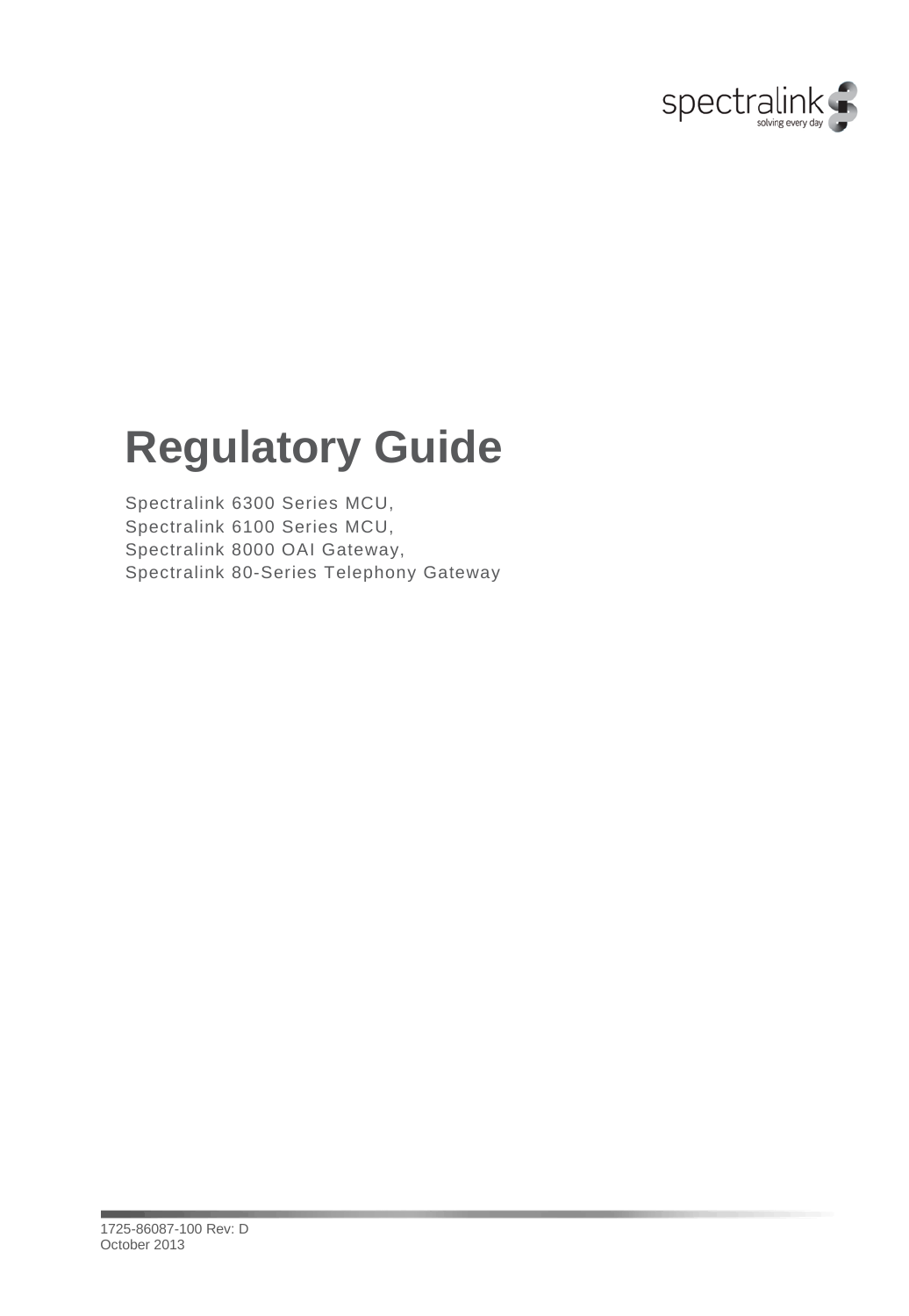#### **Copyright Notice**

© 2006-2013 Spectralink Corporation All rights reserved. SpectralinkTM, the Spectralink logo and the names and marks associated with Spectralink's products are trademarks and/or service marks of Spectralink Corporation and are common law marks in the United States and various other countries. All other trademarks are property of their respective owners. No portion hereof may be reproduced or transmitted in any form or by any means, for any purpose other than the recipient's personal use, without the express written permission of Spectralink.

All rights reserved under the International and pan-American Copyright Conventions. No part of this manual, or the software described herein, may be reproduced or transmitted in any form or by any means, or translated into another language or format, in whole or in part, without the express written permission of Spectralink Corporation. Do not remove (or allow any third party to remove) any product identification, copyright or other notices.

#### **Notice**

Spectralink Corporation has prepared this document for use by Spectralink personnel and customers. The drawings and specifications contained herein are the property of Spectralink and shall be neither reproduced in whole or in part without the prior written approval of Spectralink, nor be implied to grant any license to make, use, or sell equipment manufactured in accordance herewith.

Spectralink reserves the right to make changes in specifications and other information contained in this document without prior notice, and the reader should in all cases consult Spectralink to determine whether any such changes have been made.

NO REPRESENTATION OR OTHER AFFIRMATION OF FACT CONTAINED IN THIS DOCUMENT INCLUDING BUT NOT LIMITED TO STATEMENTS REGARDING CAPACITY, RESPONSE-TIME PERFORMANCE, SUITABILITY FOR USE, OR PERFORMANCE OF PRODUCTS DESCRIBED HEREIN SHALL BE DEEMED TO BE A WARRANTY BY SPECTRALINK FOR ANY PURPOSE, OR GIVE RISE TO ANY LIABILITY OF SPECTRALINK WHATSOEVER.

#### **Warranty**

The *Product Warranty and Software License and Warranty* and other support documents are available at [http://support.spectralink.com.](http://support.spectralink.com/)

#### **Contact Information**

US Location Denmark Location Denmark Location Denmark Location 2800-775-5330 2560 55th Street Langmarksvej 34 Boulder, CO 80301

 $+45$  7560 2850 Spectralink Corporation Spectralink Europe ApS [info@spectralink.com](mailto:info@spectralink.com) [infodk@spectralink.com](mailto:infodk@spectralink.com)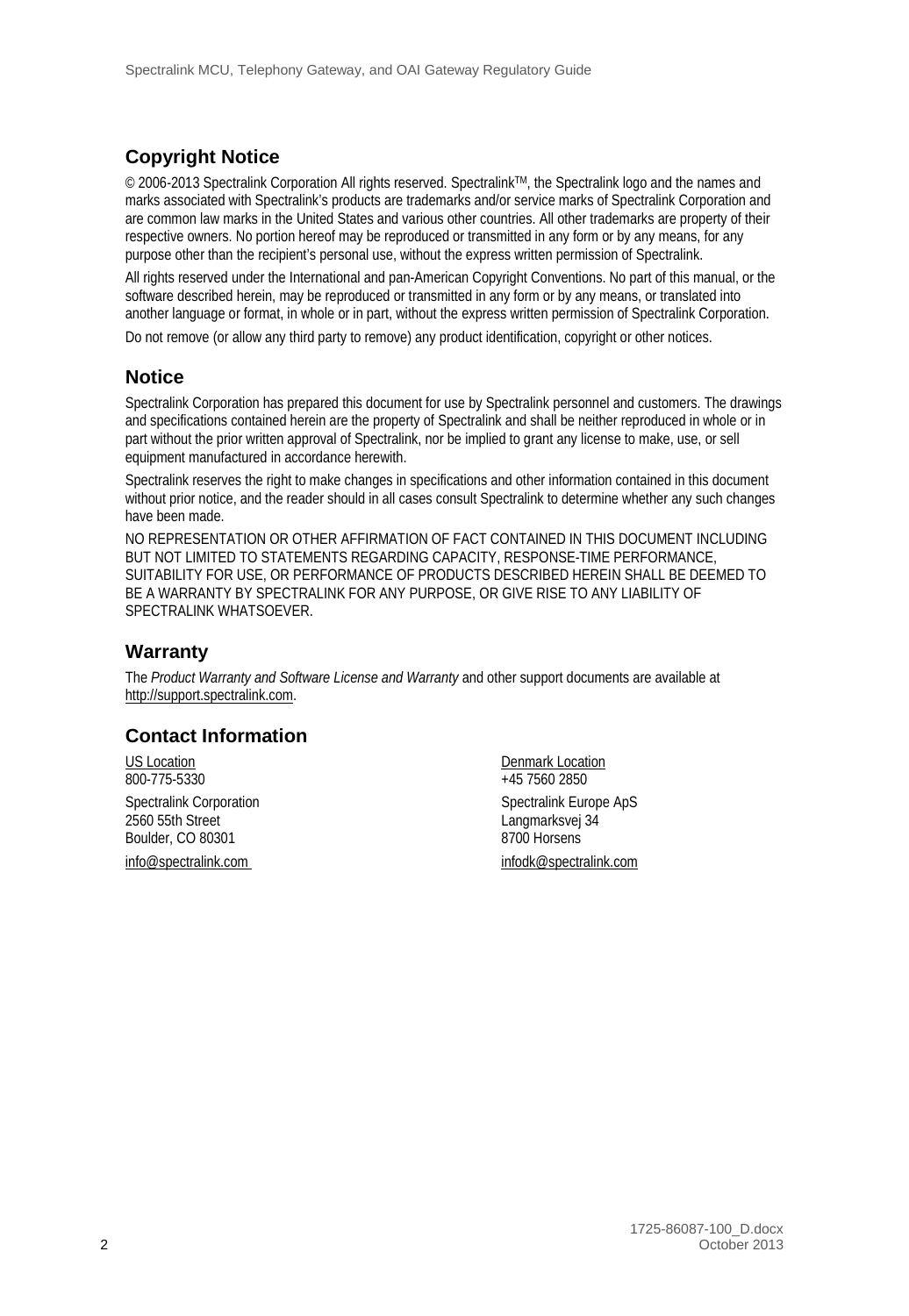### *Introduction*

The Spectralink 6100 Series MCU, Spectralink 6300 Series MCU, OAI Gateway and Spectralink 80-Series Telephony Gateway are state-of-the-art networking and communication devices that utilize radio wave technology to send and receive voice transmissions.

#### **Registered Model Numbers**

This document covers these components:

| Spectralink 6300 Series MCU             | MCS300        |
|-----------------------------------------|---------------|
| Spectralink 6100 Series MCU             | SCA416        |
| Spectralink 80-Series Telephony Gateway | <b>TGA116</b> |
| Spectralink 8000 OAI Gateway            | MOG600        |

**IOG600, MOG7xx** 



#### **TUV Rheinland of North America**

TUV Rheinland of North America is a Nationally Recognized Testing Laboratory (NRTL) in the United States and is accredited by the Standards Council of Canada to test and certify products to Canadian National Standards. Clients can demonstrate compliance for both U.S. and Canadian markets through a single mark (cTUVus) on their product(s) which denotes compliance to U.S. and Canadian National Standards.



#### **Warning**

Changes or modifications to this equipment not approved by Spectralink Corporation may cause this equipment to not comply with part 15 of the FCC rules and void the user's authority to operate this equipment.

|--|--|--|--|--|

#### **Warning**

Spectralink products contain no user-serviceable parts inside. Refer servicing to qualified service personnel.

#### **Note concerning shielded cable**

Spectralink recommends the use of shielded cable for all external signal connections in order to maintain FCC Part 15 emissions requirements.

#### **Customer Support, Warranty and Repair Service Center**

Spectralink wants you to have a successful installation. If you have questions please contact the Customer Support Hotline at 1-800-775-5330.

The hotline is open Monday through Friday, 6 a.m. to 6 p.m. Mountain time.

For Technical Support: mailto:technicalsupport@spectralink.com

For Knowledge Base: http://support.spectralink.com

For Return Material Authorization: mailto:nalarma@spectralink.com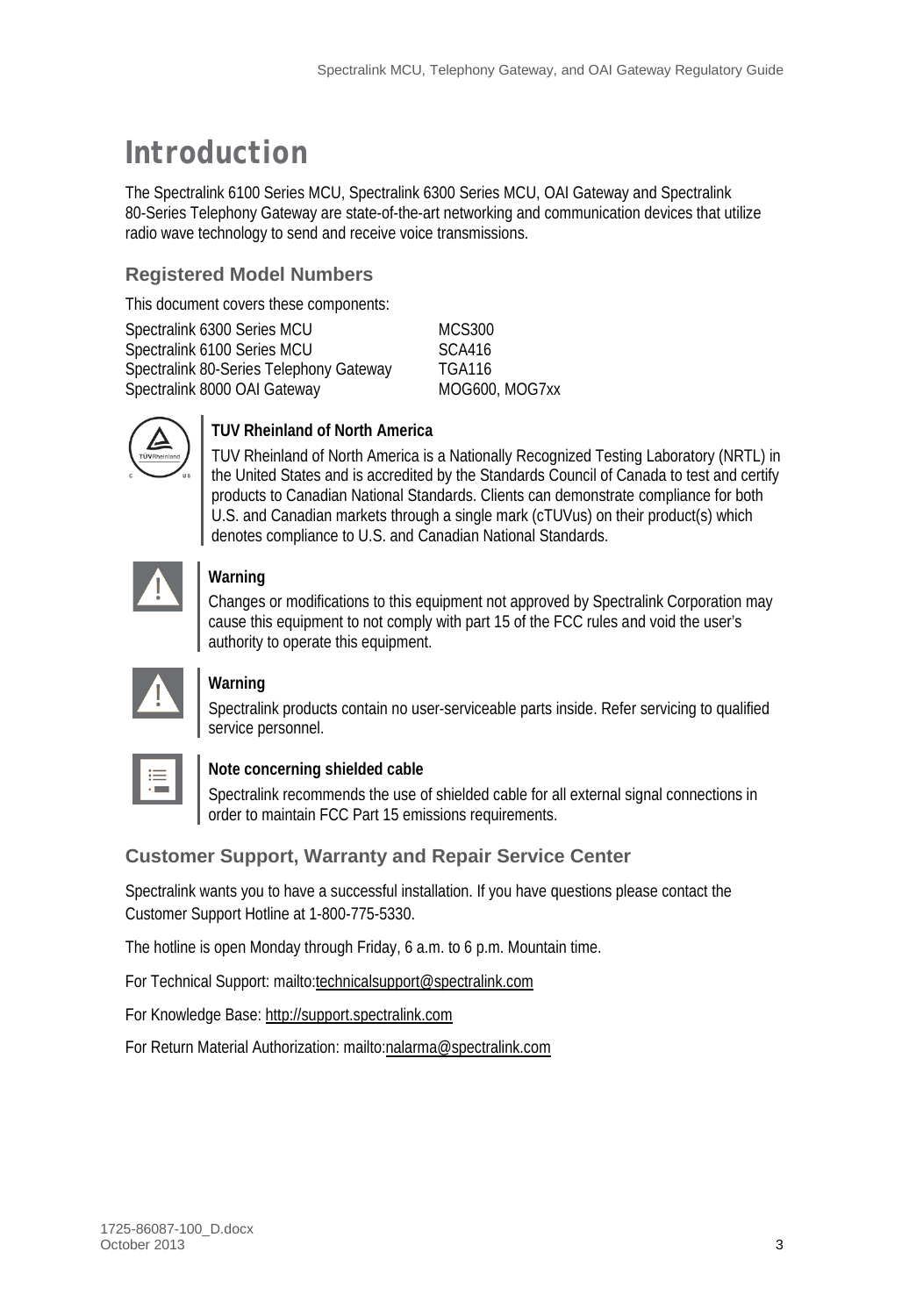### *FCC Certification*

#### **Spectralink 6300 Series MCU**

MCS300: IYGUSA-33400-PX-E Ringer Equivalence: 0.3B

#### **Spectralink 6100 Series MCU**

SCA416: IYGUSA-33816-PX-E Ringer Equivalence: 0.3B

#### **Spectralink 80-Series Telephony Gateway**

TGA116: IYGUSA-33816-PX-E Ringer Equivalence 0.3B

This equipment has been tested and found to comply with the limits for a Class A digital device, pursuant to Part 15 of the FCC Rules. These limits are designed to provide reasonable protection against harmful interference when the equipment is operated in a commercial environment. This equipment generates, uses, and can radiate radio frequency energy and, if not installed and used in accordance with the instruction manual, may cause harmful interference to radio communications.

This equipment complies with Part 68 of the FCC Rules. On the back of this equipment is a label that contains, among other information, the FCC Registration Number and Ringer Equivalence Number (REN) for this equipment. If requested, this information must be given to the telephone company.

This equipment uses RJ-21 connectors.

The REN is useful to determine the quantity of devices you may connect to your telephone line and still have all of those devices ring when your number is called. In most, but not all, areas, the sum of the RENs of all devices connected to one line should not exceed five (5.0). To be certain of the number of devices you may connect to your line, as determined by the REN, you should contact your local telephone company to determine the maximum REN for your calling area.

If your telephone equipment causes harm to the telephone network, the telephone service may discontinue your service temporarily. If possible, they will notify you in advance. But if advance notice isn't practical, you will be notified as soon as possible. You will be informed of your right to file a complaint with the FCC.

The telephone company may ask that you disconnect this equipment from the network until the problem has been corrected or until you are sure that the equipment is not malfunctioning. There are no user serviceable parts in this equipment.

This equipment may not be used on coin service provided by the telephone company. Connection to party lines is subject to state tariffs.

#### **Spectralink 8000 OAI Gateway**

This equipment has been tested and found to comply with the limits for a Class A digital device, pursuant to Part 15 of the FCC Rules. These limits are designed to provide reasonable protection against harmful interference when the equipment is operated in a commercial environment. This equipment generates, uses, and can radiate radio frequency energy and, if not installed and used in accordance with the instruction manual, may cause harmful interference to radio communications.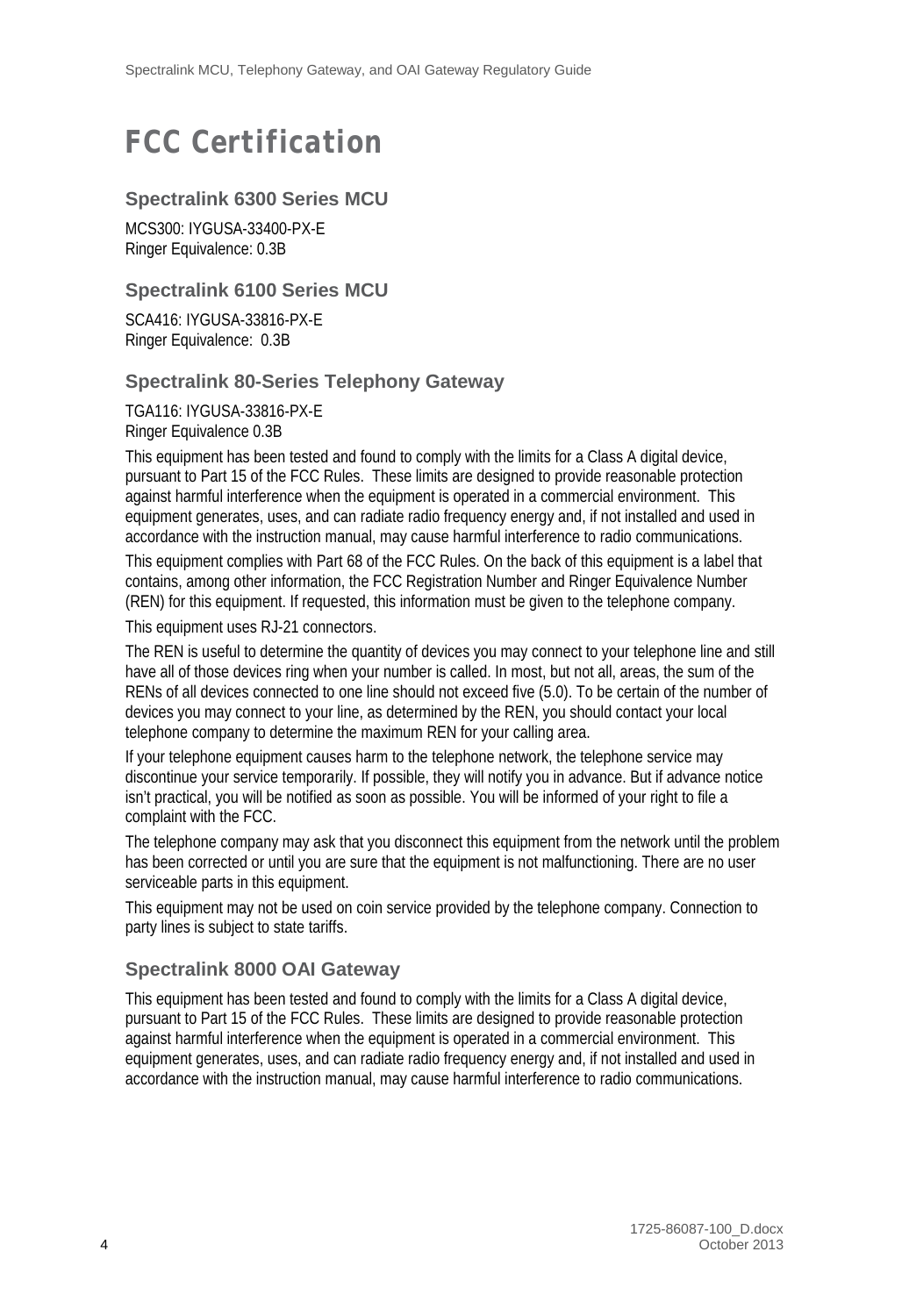## *Industry Canada (IC) Notice*

#### **Spectralink 6300 Series MCU**

MCS300 Certification number IC: 2128-9508 A REN: 0.3B

#### **Spectralink 6100 Series MCU**

SCA416 Certification number IC: 2128-9760 A REN: 0.3B

#### **Spectralink 80-Series Telephony Gateway**

TGA116 Certification number IC: 2128-9760 A REN: 0.3B

The Industry Canada (IC) label identifies certified equipment. This certification means that the equipment meets telecommunications network protective, operational, and safety requirements as prescribed in the appropriate Terminal Equipment Technical Requirements document(s). The department does not guarantee the equipment will operate to the user's satisfaction.

Before installing this equipment, users should ensure that it is permissible to be connected to the facilities of the local telecommunications company. The equipment must also be installed using an acceptable method of connection. The customer should be aware that compliance with the above conditions may not prevent degradation of service in some situations.

Repairs to certified equipment should be coordinated by a representative designated by the supplier. Any repairs or alterations made by a user to this equipment, or equipment malfunctions, may give the telecommunications company cause to request the user to disconnect the equipment.

Users should ensure for their own protection that the electrical ground connections of the power utility, telephone lines and internal metallic water pipe system, if present, are connected together. This precaution may be particularly important in rural areas.

Caution: Users should not attempt to make such connections themselves, but should contact the appropriate electric inspection authority, or electrician, as appropriate.

Notice: The Ringer Equivalence Number (REN) assigned to each terminal device provides as indication of the maximum number of terminals allowed to be connected to a telephone interface. The termination of an interface may consist of any combination of devices.

This Class A digital apparatus complies with Canadian ICES-003. Cet appareil numérique de la classe A est conforme à la norme NMB-003 due Canada.

#### **Spectralink 8000 OAI Gateway**

This Class A digital apparatus complies with Canadian ICES-003. Cet appareil numérique de la classe A est conforme à la norme NMB-003 due Canada.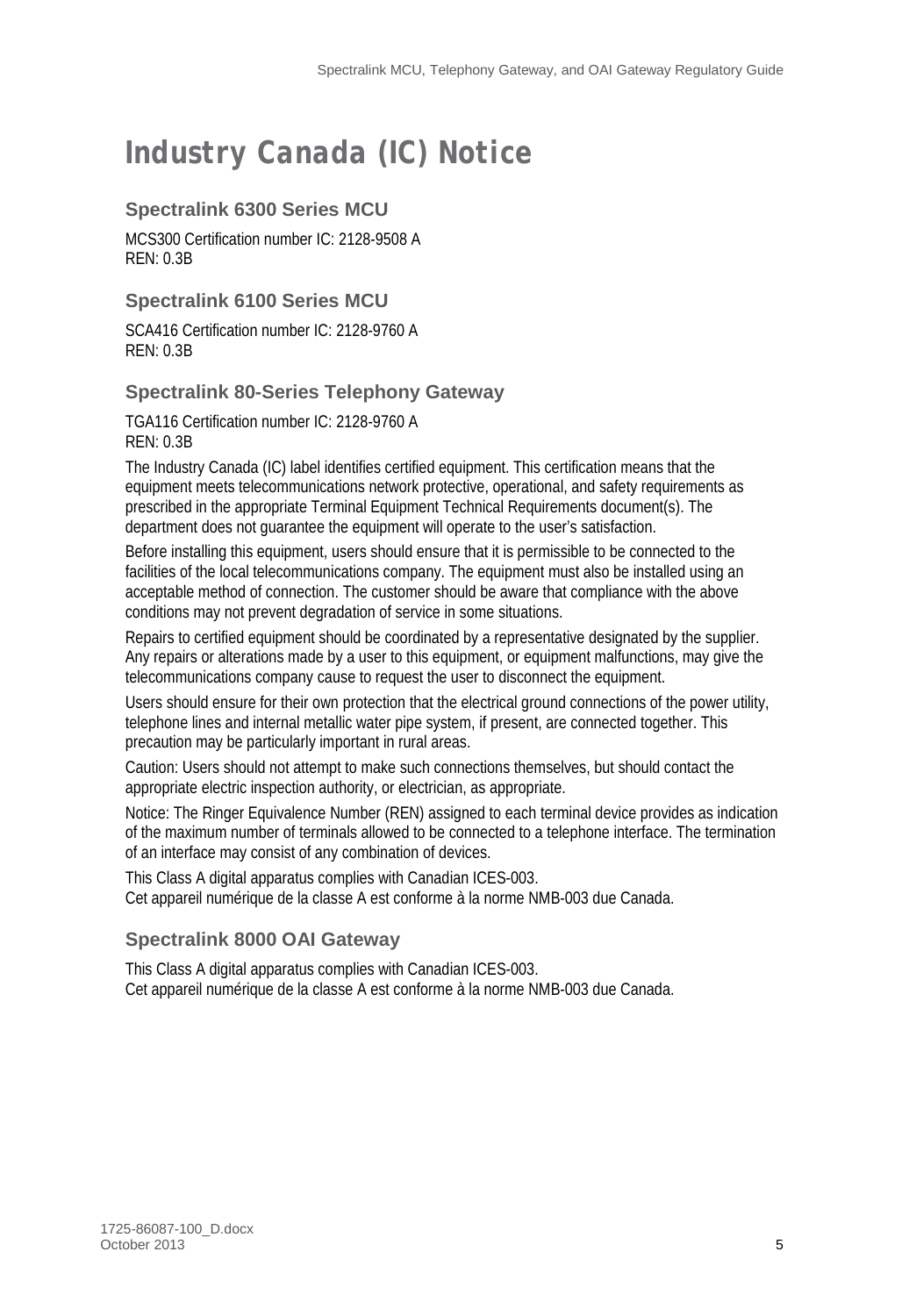## *European Union Directives Conformance Statement*

#### **Spectralink 8000 OAI Gateway**

# $\epsilon$

Hereby, Spectralink Corporation declares that the Spectralink 8000 OAI Gateway is in compliance with: EMC Directive 2004/108/EC

LVD Directive 2006/95/EC

A full copy of the Declaration of Conformity can be obtained from : Spectralink Corporation, 2560 55th Street, Boulder, CO, USA.

#### **Spectralink 80-Series Telephony Gateway**

## $\epsilon$

Hereby, Spectralink Corporation declares that the Spectralink 80-Series Telephony Gateway is in compliance with: R&TTE Directive 1999/5/EEC.

A full copy of the Declaration of Conformity can be obtained from Spectralink Corporation, 2560 55th Street, Boulder, CO, USA

| Česky [Czech]     | Spectralink Corp. tímto prohlašuje, že tento 80-Series Telephony Gateway je ve<br>shodě se základními požadavky a dalšími příslušnými ustanoveními směrnice<br>1999/5/ES.                                                     |
|-------------------|-------------------------------------------------------------------------------------------------------------------------------------------------------------------------------------------------------------------------------|
| Dansk [Danish]    | Undertegnede Spectralink Corp. erklærer herved, at følgende udstyr 80-Series<br>Telephony Gateway overholder de væsentlige krav og øvrige relevante krav i direktiv<br>1999/5/EF.                                             |
| Deutsch [German]  | Hiermit erklärt Spectralink Corp., dass sich das Gerät 80-Series Telephony Gateway<br>in Übereinstimmung mit den grundlegenden Anforderungen und den übrigen<br>einschlägigen Bestimmungen der Richtlinie 1999/5/EG befindet. |
| Eesti [Estonian]  | Käesolevaga kinnitab Spectralink Corp. seadme 80-Series Telephony Gateway<br>vastavust direktiivi 1999/5/ EÜ põhinõuetele ja nimetatud direktiivist tulenevatele<br>teistele asjakohastele sätetele.                          |
| English           | Hereby, Spectralink Corp. Declares that this 80-Series Telephony Gateway is in<br>compliance with the essential requirements and other relevant provisions of Directive<br>1999/5/EC.                                         |
| Español [Spanish] | Por medio de la presente Spectralink Corp. declara que el 80-Series Telephony<br>Gateway cumple con los requisitos esenciales y cualesquiera otras disposiciones<br>aplicables o exigibles de la Directiva 1999/5/CE.         |
| Ελληνική [Greek]  | ΜΕ ΤΗΝ ΠΑΡΟΥΣΑ Spectralink Corp. ΔΗΛΩΝΕΙ ΟΤΙ 80-Series Telephony Gateway<br>ΣΥΜΜΟΡΦΩΝΕΤΑΙ ΠΡΟΣ ΤΙΣ ΟΥΣΙΩΔΕΙΣ ΑΠΑΙΤΗΣΕΙΣ ΚΑΙ ΤΙΣ ΛΟΙΠΕΣ ΣΧΕΤΙΚΕΣ<br>ΛΙΑΤΑΞΕΙΣ ΤΗΣ ΟΛΗΓΙΑΣ 1999/5/ΕΚ.                                           |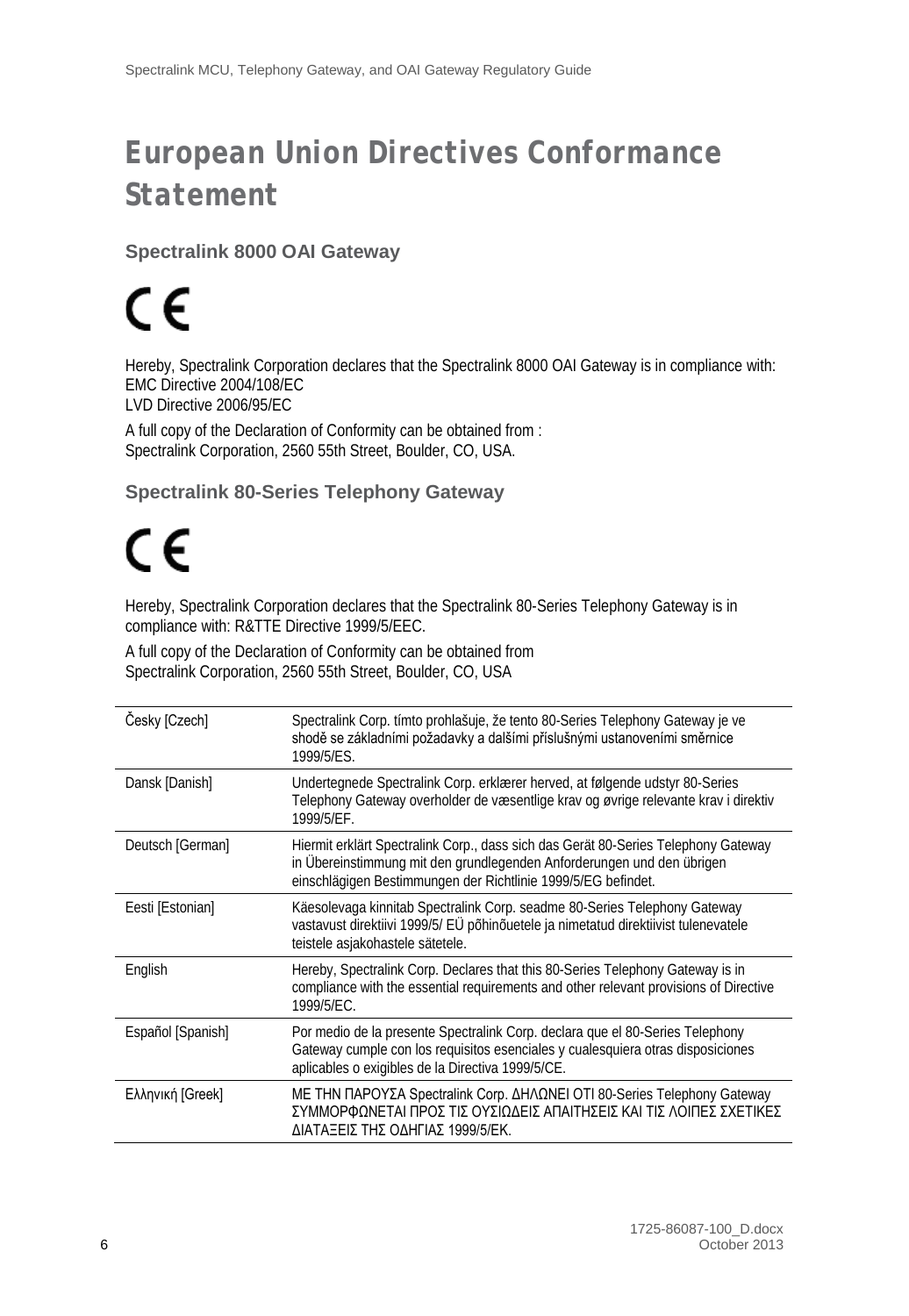| Français [French]      | Par la présente Spectralink Corp. déclare que l'appareil 80-Series Telephony<br>Gateway est conforme aux exigences essentielles et aux autres dispositions<br>pertinentes de la directive 1999/5/CE.      |
|------------------------|-----------------------------------------------------------------------------------------------------------------------------------------------------------------------------------------------------------|
| Italiano [Italian]     | Con la presente Spectralink Corp. dichiara che questo 80-Series Telephony Gateway<br>è conforme ai requisiti essenziali ed alle altre disposizioni pertinenti stabilite dalla<br>direttiva 1999/5/CE.     |
| Íslenska (Icelandic)   | Hér með lýsir Spectralink Corp. yfir því að 80-Series Telephony Gateway er í<br>samræmi við grunnkröfur og aðrar kröfur, sem gerðar eru í tilskipun 1999/5/EC.                                            |
| Latviski [Latvian]     | Ar šo Spectralink Corp. deklarē, ka 80-Series Telephony Gateway atbilst Direktīvas<br>1999/5/EK būtiskajām prasībām un citiem ar to saistītajiem noteikumiem.                                             |
| Lietuvių [Lithuanian]  | Šiuo Spectralink Corp. deklaruoja, kad šis 80-Series Telephony Gateway atitinka<br>esminius reikalavimus ir kitas 1999/5/EB Direktyvos nuostatas.                                                         |
| Nederlands [Dutch]     | Hierbij verklaart Spectralink Corp. dat het toestel 80-Series Telephony Gateway in<br>overeenstemming is met de essentiële eisen en de andere relevante bepalingen van<br>richtlijn 1999/5/EG.            |
| Malti [Maltese]        | Hawnhekk, Spectralink Corp., jiddikjara li dan 80-Series Telephony Gateway<br>jikkonforma mal-htigijiet essenzjali u ma provvedimenti ohrajn relevanti li hemm fid-<br>Dirrettiva 1999/5/EC.              |
| Magyar [Hungarian]     | Alulírott, Spectralink Corp. nyilatkozom, hogy a 80-Series Telephony Gateway<br>megfelel a vonatkozó alapvető követelményeknek és az 1999/5/EC irányelv egyéb<br>előírásainak.                            |
| Norsk [Norwegian]      | Spectralink Corp. erklærer herved at utstyret 80-Series Telephony Gateway er i<br>samsvar med de grunnleggende krav og øvrige relevante krav i direktiv 1999/5/EF.                                        |
| Polski [Polish]        | Niniejszym Spectralink Corp. oświadcza, że 80-Series Telephony Gateway jest<br>zgodne z zasadniczymi wymaganiami oraz innymi stosownymi postanowieniami<br>Dyrektywy 1999/5/WE.                           |
| Português [Portuguese] | Spectralink Corp. declara que este 80-Series Telephony Gateway está conforme com<br>os requisitos essenciais e outras disposições da Directiva 1999/5/CE.                                                 |
| Slovensko [Slovenian]  | Spectralink Corp. izjavlja, da je ta 80-Series Telephony Gateway v skladu z bistvenimi<br>zahtevami in ostalimi relevantnimi določili direktive 1999/5/ES.                                                |
| Slovensky [Slovak]     | Spectralink Corp. týmto vyhlasuje, že 80-Series Telephony Gateway spĺňa základné<br>požiadavky a všetky príslušné ustanovenia Smernice 1999/5/ES.                                                         |
| Suomi [Finnish]        | Spectralink Corp. vakuuttaa täten että 80-Series Telephony Gateway tyyppinen laite<br>on direktiivin 1999/5/ EY oleellisten vaatimusten ja sitä koskevien direktiivin muiden<br>ehtojen mukainen.         |
| Svenska [Swedish]      | Härmed intygar Spectralink Corp. att denna 80-Series Telephony Gateway står I<br>överensstämmelse med de väsentliga egenskapskrav och övriga relevanta<br>bestämmelser som framgår av direktiv 1999/5/EG. |